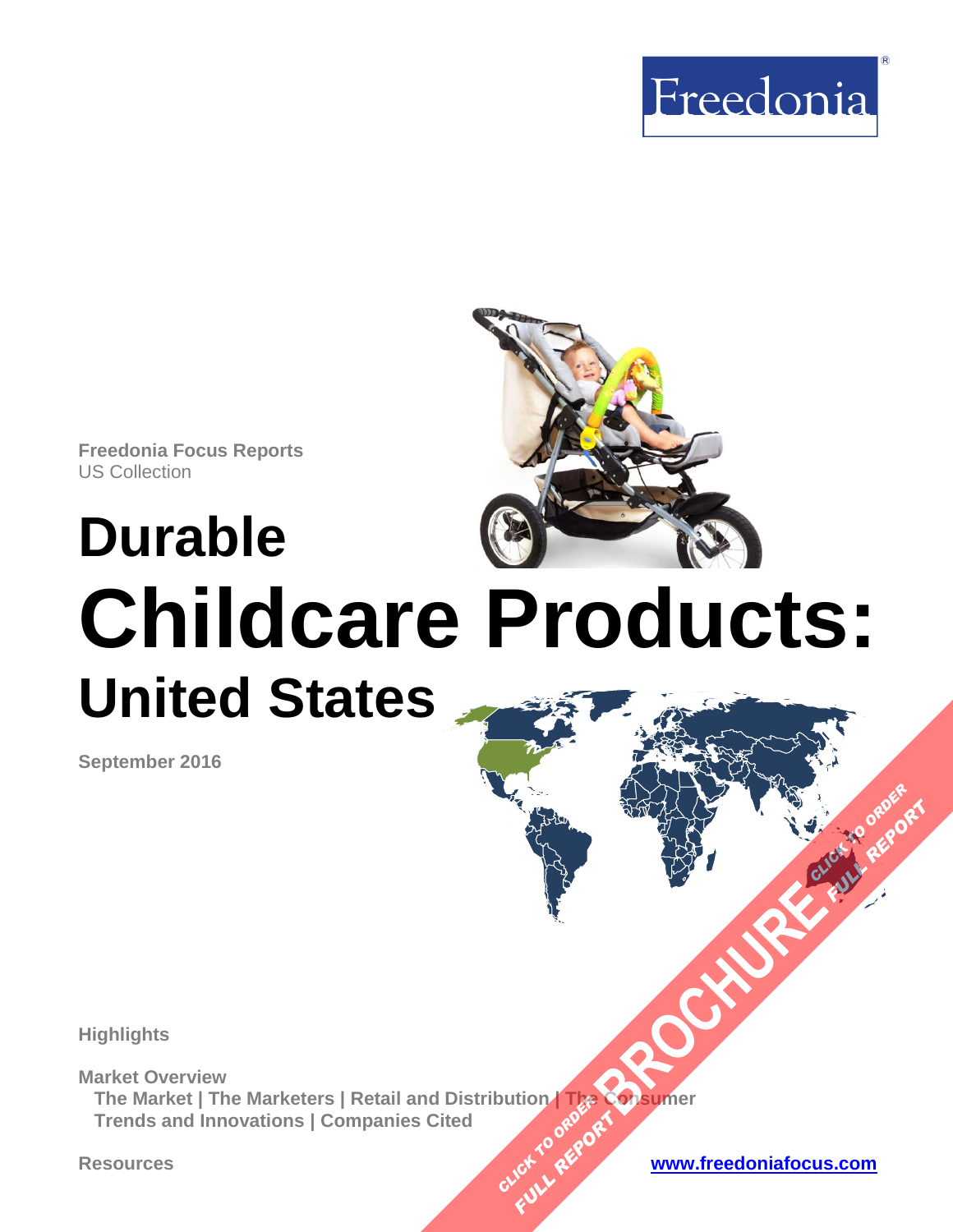# <span id="page-1-0"></span>ABOUT THIS REPORT

### Scope & Method

This report forecasts annual US retail sales of new durable childcare (infancy through age five) products in US dollars for 2016-2020. Sales segmented by retail channel are forecast for 2016.

The scope of this report includes only new durable products; used or secondhand items are excluded. Soft goods such as linens, blankets, and apparel are excluded, as are décor, lighting, general household furniture as well as nursing and feeding products such as baby bottles, breast pumps, and breast milk storage and sterilization products. Also excluded are consumables such as disposable diapers and training pants, baby wipes and moist towelettes, baby bodycare items, and pacifiers and teethers. Infant activity products and baby monitors are included, but toys, computers, software, home electronics, and small appliances are excluded.

To illustrate historical performance and trends, total retail sales are segmented in four retail channels for 2015, and by product category 2011 through 2015 in terms of:

- infant activity products
- cribs/toddler beds
- safety products
- bathing/bathroom products
- other furnishings such as bassinets, high chairs, and booster seats
- car seats
- strollers/travel systems
- wearable baby carriers
- other accessories such as carriages and portable products.

This report quantifies trends in various measures of growth. Growth (or decline) expressed as an average annual growth rate (AAGR) is the least squares growth rate, which takes into account all available datapoints over a period. Growth calculated as a compound annual growth rate (CAGR) employs, by definition, only the first and last datapoints over a period. The CAGR is used to describe forecast growth, defined as the expected trend beginning in the base year and ending in the forecast year. Readers are encouraged to consider historical volatility when assessing particular annual values along the forecast trend, including in the forecast year.

A full outline of report items by page is available in the [Table of Contents.](#page-3-0)

## Sources

*Durable Childcare Products: United States* (FF90047) is based on *[Infant, Toddler, and](http://www.packagedfacts.com/Infant-Toddler-Preschool-10330889/)*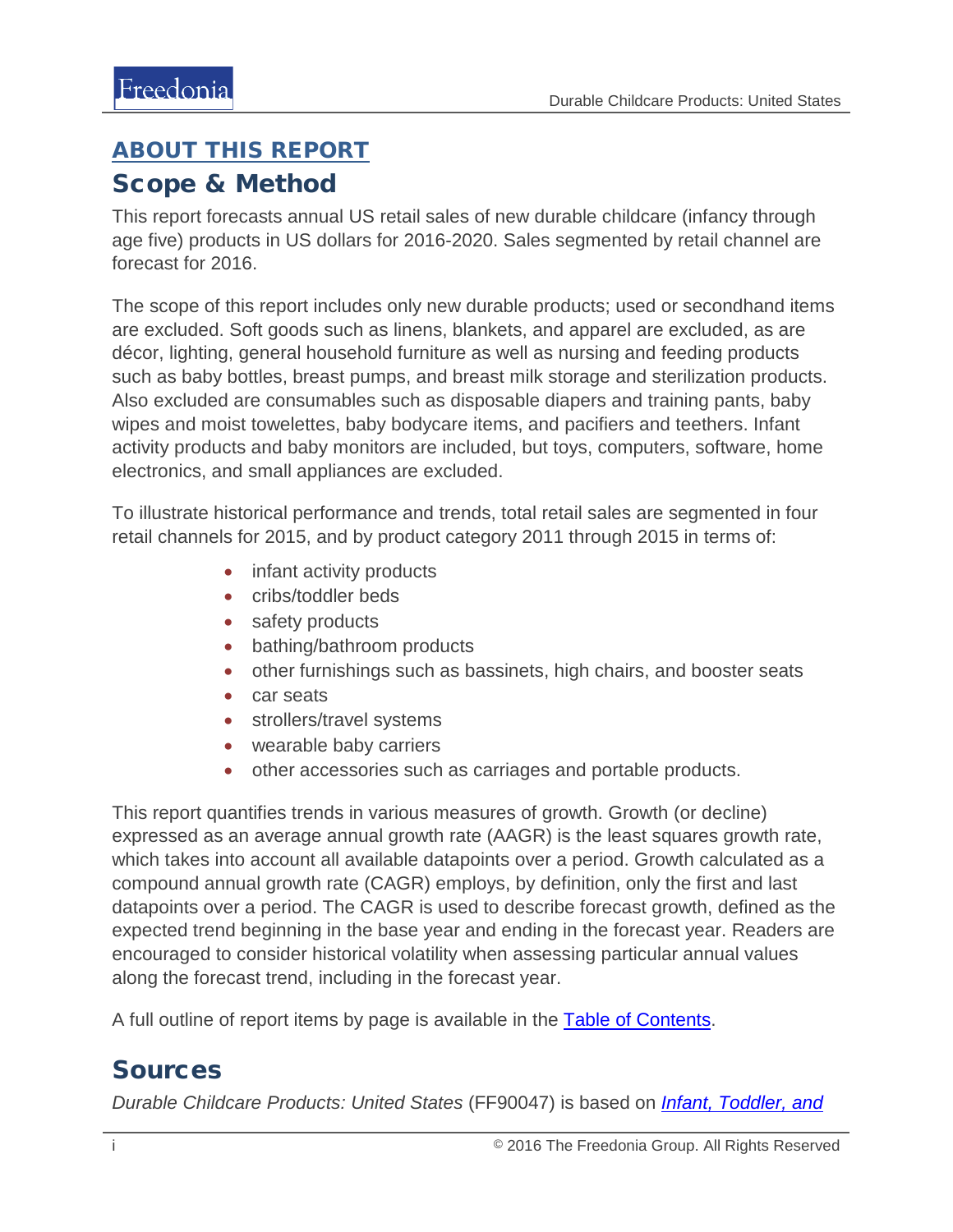*Preschool Furnishings and Durables, 5<sup>th</sup> Edition*, a comprehensive industry report published by Packaged Facts (PF) in September 2016. The information in this report was obtained from both primary and secondary research. Primary research included consultation with industry sources and on-site visits of retail stores. Secondary research entailed gathering data from relevant trade, business, and government sources, as well as company promotional literature and annual reports. Our estimates of market size and company performance are based on various sources, including reported revenues of product manufacturers and retailers; Information Resources (IRI), which tracks data in mass retail outlets; publications.

Analysis of consumer trends relies on data from various sources, including a national online consumer usage survey conducted in July and August 2016 by PF and Simmons National Consumer Surveys for Winter 2008 through Winter 2016 from Simmons Research. The PF national online consumer surveys reflect a panel of 2,000 US adults (age 18+) that is balanced to the national population on the primary demographic measures of gender, age bracket, race/ethnicity, geographic region, marital status, presence or absence of children in the household, and household income. On an ongoing basis, Simmons conducts booklet-based surveys of a large and random sample of consumers (approximately 25,000 for each 12-month survey compilation) who in aggregate represent a statistically accurate cross-section of the US population.

Specific sources and additional resources are listed in the **Resources** section of this publication for reference and to facilitate further research.

## Industry Codes

| <b>NAICS/SCIAN 2007</b>                       |                                                                                                                                      | <b>SIC</b>                     |                                                                                                                                                                         |
|-----------------------------------------------|--------------------------------------------------------------------------------------------------------------------------------------|--------------------------------|-------------------------------------------------------------------------------------------------------------------------------------------------------------------------|
| North American Industry Classification System |                                                                                                                                      | <b>Standard Industry Codes</b> |                                                                                                                                                                         |
| 337122<br>337124<br>339932                    | Nonupholstered Wood Household<br><b>Furniture Mfg</b><br>Metal Household Furniture Mfg<br>Game, Toy, and Children's Vehicle Mfg 3944 | 2511<br>2514                   | Wood Household Furniture, Except<br><b>Upholstered</b><br><b>Metal Household Furniture</b><br>Games, Toys, and Children's Vehicles,<br><b>Except Dolls and Bicycles</b> |

The topic of this report is related to the following industry codes:

## Copyright & Licensing

The full report is protected by copyright laws of the United States of America and international treaties. The entire contents of the publication are copyrighted by The Freedonia Group.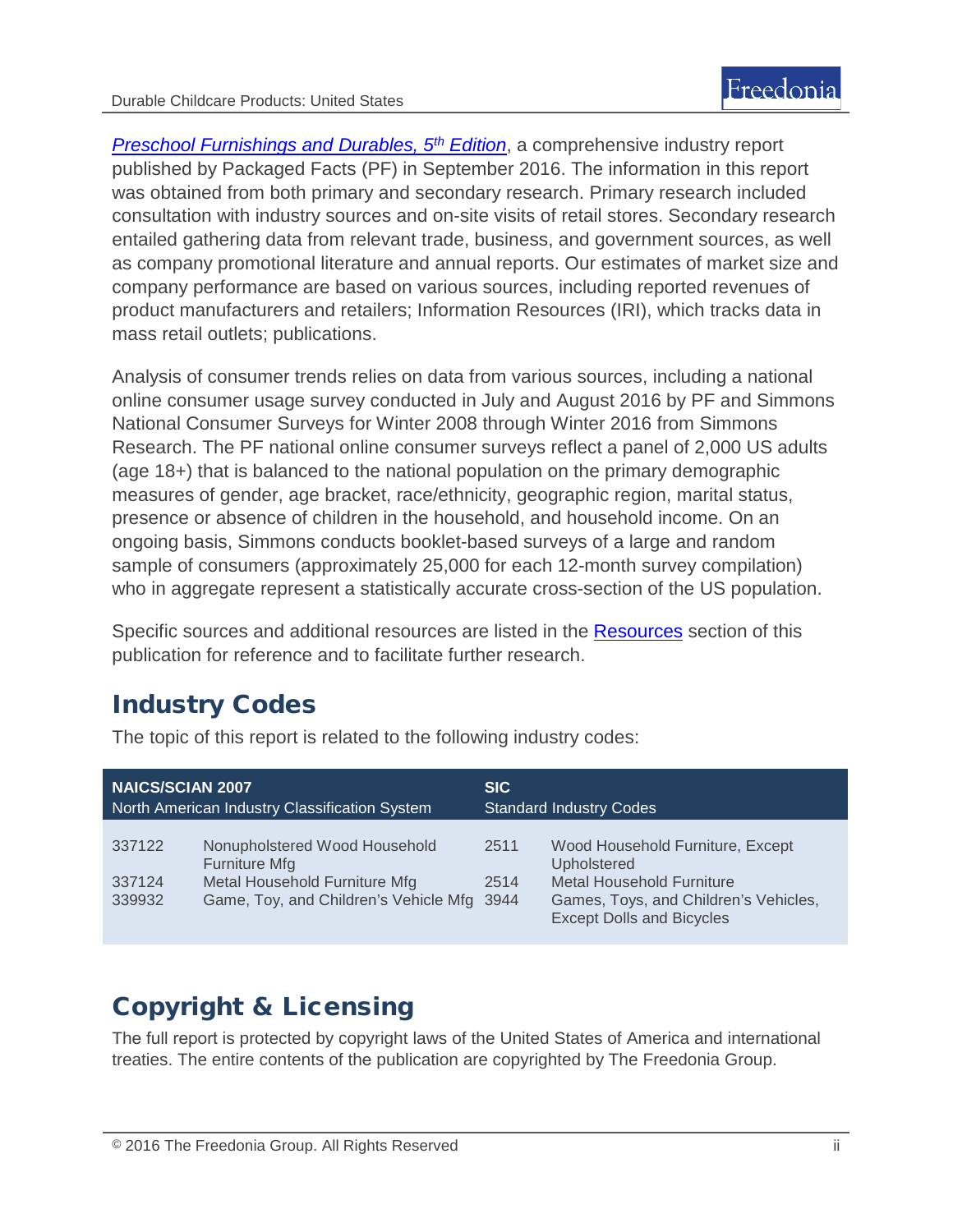## <span id="page-3-0"></span>**Table of Contents**

#### **Section**

#### Page

| Chart 1   US Durable Childcare Product Retail Sales, 2011-2020 (US\$ mil) 4              |  |
|------------------------------------------------------------------------------------------|--|
|                                                                                          |  |
| Chart 2   US Durable Childcare Product Retail Sales by Type, 2011-2015 (US\$ mil) 6      |  |
|                                                                                          |  |
|                                                                                          |  |
|                                                                                          |  |
|                                                                                          |  |
|                                                                                          |  |
|                                                                                          |  |
|                                                                                          |  |
|                                                                                          |  |
|                                                                                          |  |
|                                                                                          |  |
|                                                                                          |  |
|                                                                                          |  |
| Table 1   US Durable Childcare Product Sales by Retail Channel, 2015-2016 (US\$ mil)  12 |  |
|                                                                                          |  |
|                                                                                          |  |
|                                                                                          |  |
|                                                                                          |  |
|                                                                                          |  |
|                                                                                          |  |
|                                                                                          |  |
|                                                                                          |  |
|                                                                                          |  |
|                                                                                          |  |
|                                                                                          |  |
|                                                                                          |  |
|                                                                                          |  |
|                                                                                          |  |
|                                                                                          |  |
|                                                                                          |  |
|                                                                                          |  |
|                                                                                          |  |
|                                                                                          |  |
|                                                                                          |  |
|                                                                                          |  |
|                                                                                          |  |
|                                                                                          |  |
|                                                                                          |  |
|                                                                                          |  |

To return here, click on any Freedonia logo or the Table of Contents link in report footers.<br>PDF bookmarks are also available for navigation.